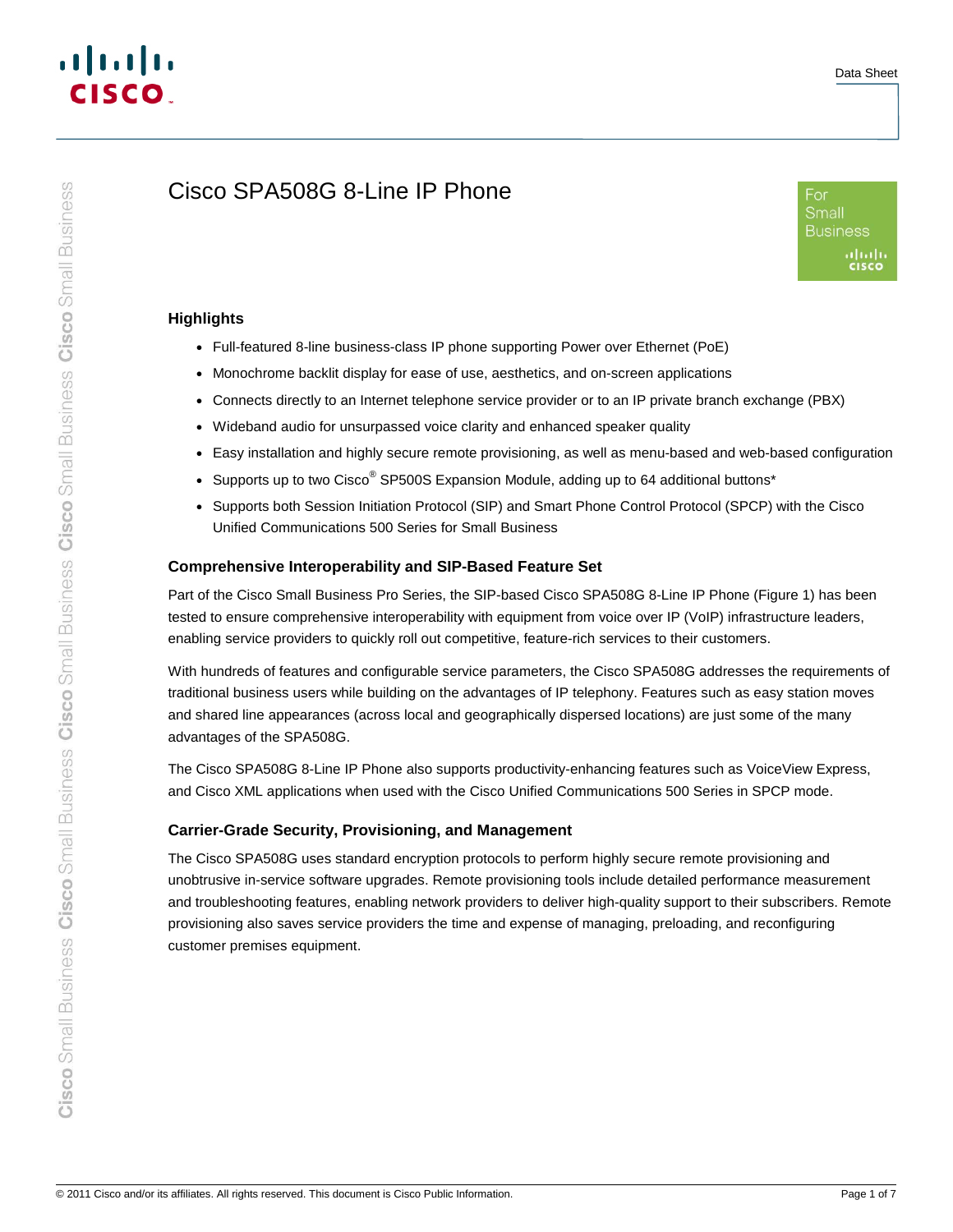#### **Figure 1.** Cisco SPA508G 8-Line IP Phone



### **Telephony Features**

- Eight voice lines
- Eight independent SIP Registrations\*
- Line status: active line indication, with name and number
- Menu-driven user interface
- Shared line appearance\*\*
- Speakerphone
- Call hold
- Music on hold\*\*
- Call waiting
- Caller ID name and number
- Outbound caller ID blocking
- Call transfer: attended and blind
- Three-way call conferencing with local mixing
- Multiparty conferencing via external conference bridge
- Automatic redial of last calling and last called numbers
- On-hook dialing
- Call pickup: selective and group\*\*
- Call park and unpark\*\*
- Call swap
- Call back on busy
- Call blocking: anonymous and selective
- Call forwarding: unconditional, no answer, on busy
- Hot line and warm line automatic calling
- Call logs (60 entries each): made, answered, and missed calls
- Redial from call logs
- Personal directory with auto-dial (100 entries)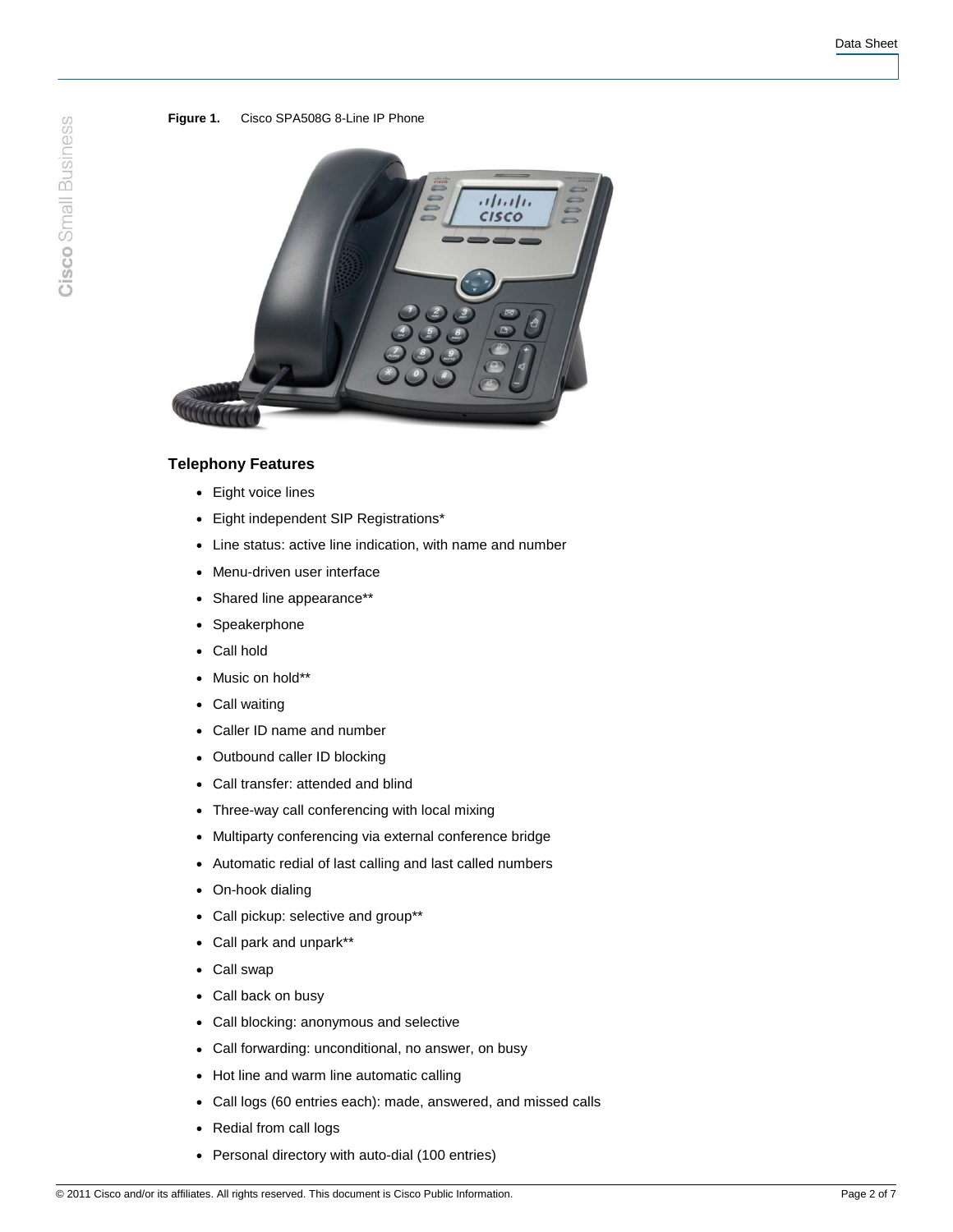- Cisco Small Business
- Do not disturb
- Digits dialed with number auto-completion
- Anonymous caller blocking
- Uniform Resource Identifier (URI) (IP) dialing support (vanity numbers)
- On-hook default audio configuration (speakerphone and headset)
- Multiple ring tones with selectable ring tone per line
- Called number with directory name matching
- Ability to call number using name: directory matching or via caller ID
- Subsequent incoming calls show calling name and number
- Date and time with support for intelligent daylight savings
- Call start time stored in call logs
- Call timer
- Name and identity (text) displayed at startup
- Distinctive ringing based on calling and called number
- 10 user-downloadable ring tones
- Speed dialing, eight entries
- Configurable dial/numbering plan support
- Intercom\*\*
- Group paging\*\*
- Network Address Translation (NAT) Traversal, including Simple Traversal of UDP Through NATs (STUN) support
- DNS SRV and multiple A records for proxy lookup and proxy redundancy
- Syslog, debug, report generation, and event logging
- Highly secure call encrypted voice communications support
- Built-in web server for administration and configuration with multiple security levels
- Automated remote provisioning, multiple methods; up to 256-bit encryption (HTTP, HTTPS, Trivial File Transfer Protocol [TFTP])
- Option to require administrator password to reset unit to factory defaults

#### **Hardware Features**

- Pixel-based display: 128 x 64 monochrome LCD graphical display with backlight
- Dedicated illuminated buttons for:
	- Audio mute on/off
	- Headset on/off
	- Speakerphone on/off
- 4-way rocking directional knob for menu navigation
- Voicemail message waiting indicator (VMWI) light
- Voicemail message retrieval button
- Dedicated hold button
- Settings button for access to feature, setup, and configuration menus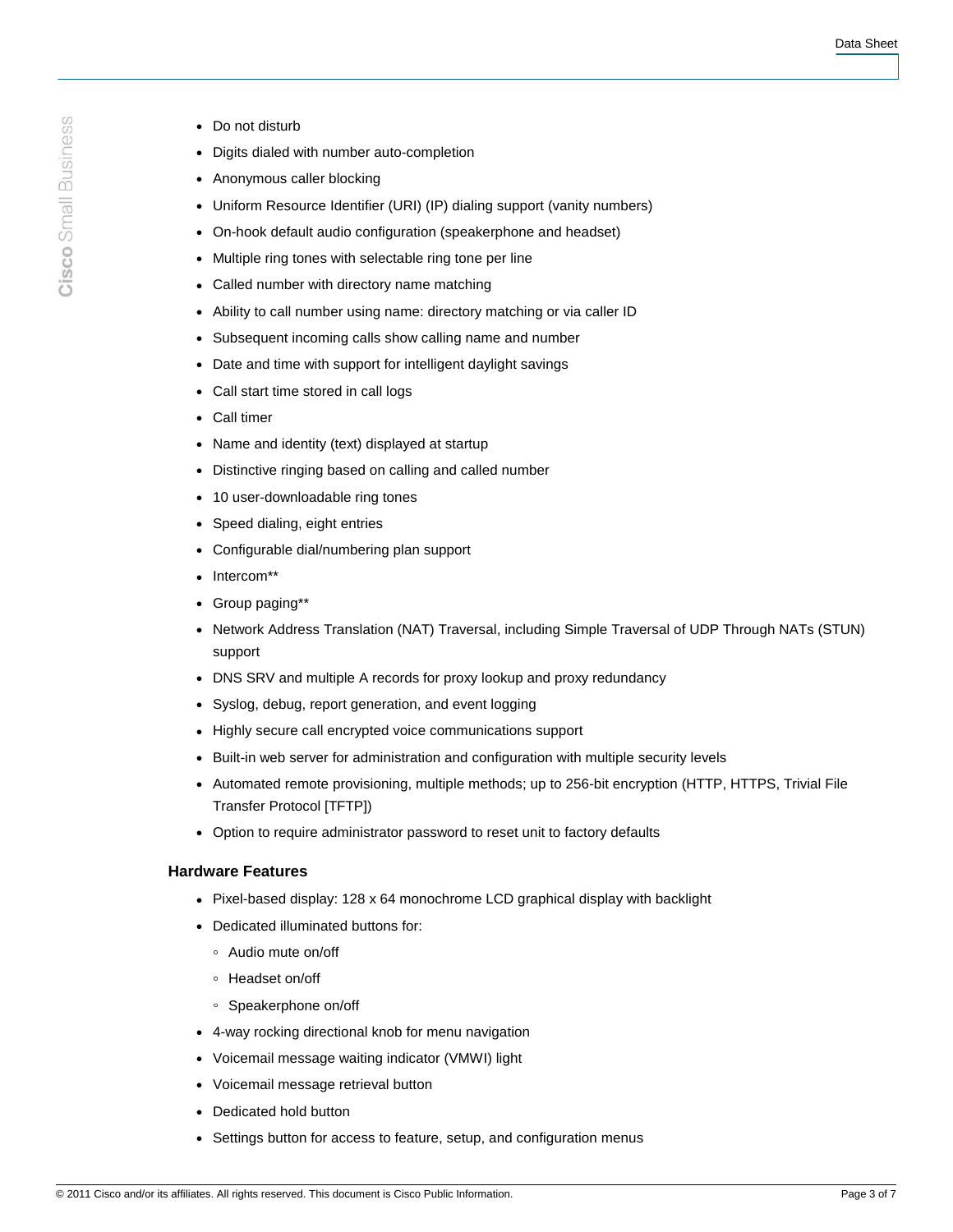- Volume control rocking up/down knob controls handset, headset, speaker, ringer
- Standard 12-button dialing pad
- High-quality handset and cradle
- Built-in high-quality microphone and speaker
- Headset jack: 2.5 mm
- LED test function
- Two Ethernet ports with integrated Ethernet switch: 10/100BASE-T RJ-45
- 802.3af-compliant PoE
- Optional 5 VDC universal (100-240V) switching; power supply is ordered separately (Cisco PA100)

### **Regulatory Compliance**

● FCC (Part 15, Class B), CE Mark, A-Tick, C-Tick, Telepermit, UL, CB

### **Security Features**

- Password-protected system, preset to factory default
- Password-protected access to administrator and user-level features
- HTTPS with factory-installed client certificate
- HTTP digest: encrypted authentication via MD5 (RFC 1321)
- Up to 256-bit Advanced Encryption Standard (AES) encryption
- SIP over Transport Layer Security (TLS)
- Secure Real-Time Transport Protocol (SRTP)

#### **Documentation**

- Quick-Start Installation and Configuration Guide
- User Guide
- Administration Guide
- Provisioning Guide (for service providers only)

# **Package Contents**

- Cisco SPA508G 8-Line IP Phone, handset, and stand
- Handset cord
- RJ-45 Ethernet cable
- Quick-Start Guide
- CD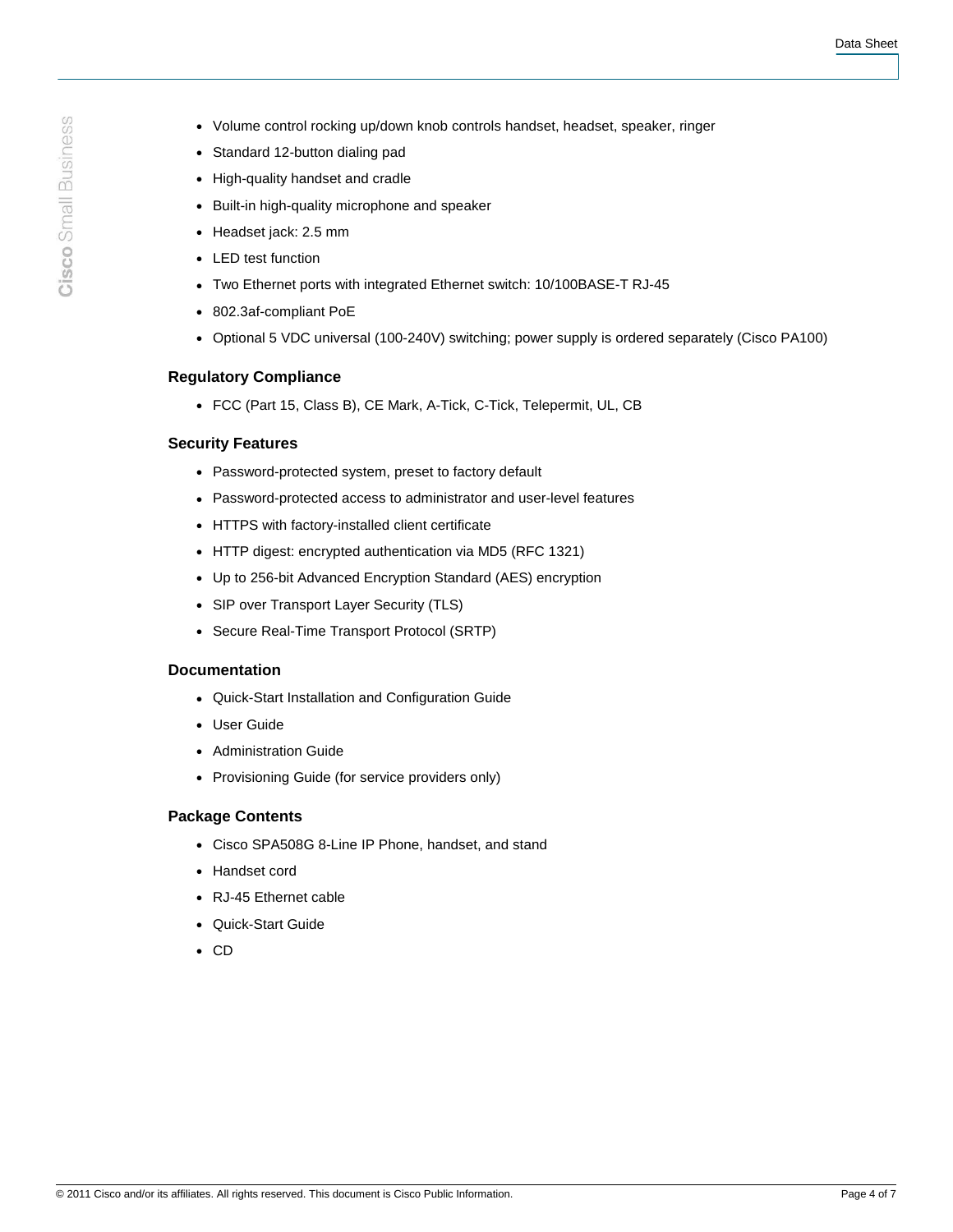# **Specifications**

Table 1 gives specifications for the Cisco SPA508G 8-Line IP Phone.

#### **Table 1.** Specifications for the Cisco SPA508G 8-Line IP Phone

**Note:** Many features are programmable within a defined range or list of options. Please see the SPA Administration Guide for details. The target configuration profile is uploaded to the SPA508G at the time of provisioning.

| <b>Specifications</b>         |                                                                                  |
|-------------------------------|----------------------------------------------------------------------------------|
| Data networking               | • MAC address (IEEE 802.3)                                                       |
|                               | • IPv4 (RFC 791)                                                                 |
|                               | · Address Resolution Protocol (ARP)                                              |
|                               | • DNS: A record (RFC 1706), SRV record (RFC 2782)                                |
|                               | • Dynamic Host Configuration Protocol (DHCP) client (RFC 2131)                   |
|                               | • Internet Control Message Protocol (ICMP) (RFC 792)                             |
|                               | • TCP (RFC 793)                                                                  |
|                               | • User Datagram Protocol (UDP) (RFC 768)                                         |
|                               | • Real-Time Transport Protocol (RTP) (RFC 1889, 1890)                            |
|                               | • Real Time Control Protocol (RTCP) (RFC 1889)                                   |
|                               | • Differentiated Services (DiffServ) (RFC 2475)                                  |
|                               | • Type of service (ToS) (RFC 791, 1349)                                          |
|                               | • VLAN tagging 802.1p/Q: Layer 2 quality of service (QoS)                        |
|                               | • Simple Network Time Protocol (SNTP) (RFC 2030)                                 |
|                               | • Cisco Discovery Protocol (CDP)                                                 |
|                               | • Link Layer Discovery Protocol (LLDP)                                           |
|                               |                                                                                  |
| Voice gateway                 | • SIP version 2 (RFC 3261, 3262, 3263, 3264)                                     |
|                               | • SPCP with the Cisco Unified Communications 500 Series                          |
|                               | • SIP proxy redundancy: dynamic via DNS SRV, A records                           |
|                               | • Reregistration with primary SIP proxy server                                   |
|                               | • SIP support in NAT networks (including STUN)                                   |
|                               | • SIPFrag (RFC 3420)                                                             |
|                               | • Secure (encrypted) calling via SRTP                                            |
|                               | • Codec name assignment                                                          |
|                               | • Voice algorithms:                                                              |
|                               | • G.711 (A-law and $\mu$ -law)                                                   |
|                               | $\degree$ G.726 (16/24/32/40 kbps)                                               |
|                               | $\degree$ G.729 A                                                                |
|                               | $\degree$ G.722                                                                  |
|                               | • Dynamic payload support                                                        |
|                               | • Adjustable audio frames per packet                                             |
|                               | • Dual-tone multifrequency (DTMF), in-band and out-of-band (RFC 2833) (SIP INFO) |
|                               | • Flexible dial plan support with interdigit timers                              |
|                               | • IP address/URI dialing support                                                 |
|                               | • Call progress tone generation                                                  |
|                               | · Jitter buffer: adaptive                                                        |
|                               | • Frame loss concealment                                                         |
|                               | • Comfort Noise Generation (CNG)                                                 |
|                               | • Voice activity detection (VAD) with silence suppression                        |
|                               | • Attenuation/gain adjustments                                                   |
|                               | • VMWIVoicemail waiting indicator, via NOTIFY, SUBSCRIBE                         |
|                               | • Caller ID support (name and number)                                            |
|                               | • Third-party call control (RFC 3725)                                            |
| Provisioning, administration, | • Integrated web server provides web-based administration and configuration      |
| and maintenance               | • Telephone keypad configuration via display menu/navigation                     |
|                               | • Automated provisioning and upgrade via HTTPS, HTTP, TFTP                       |
|                               | • Asynchronous notification of upgrade availability via NOTIFY                   |
|                               | • Nonintrusive in-service upgrades                                               |
|                               | • Report generation and event logging                                            |
|                               | • Statistics transmitted in BYE message                                          |
|                               | • Syslog and debug server records: configurable per line                         |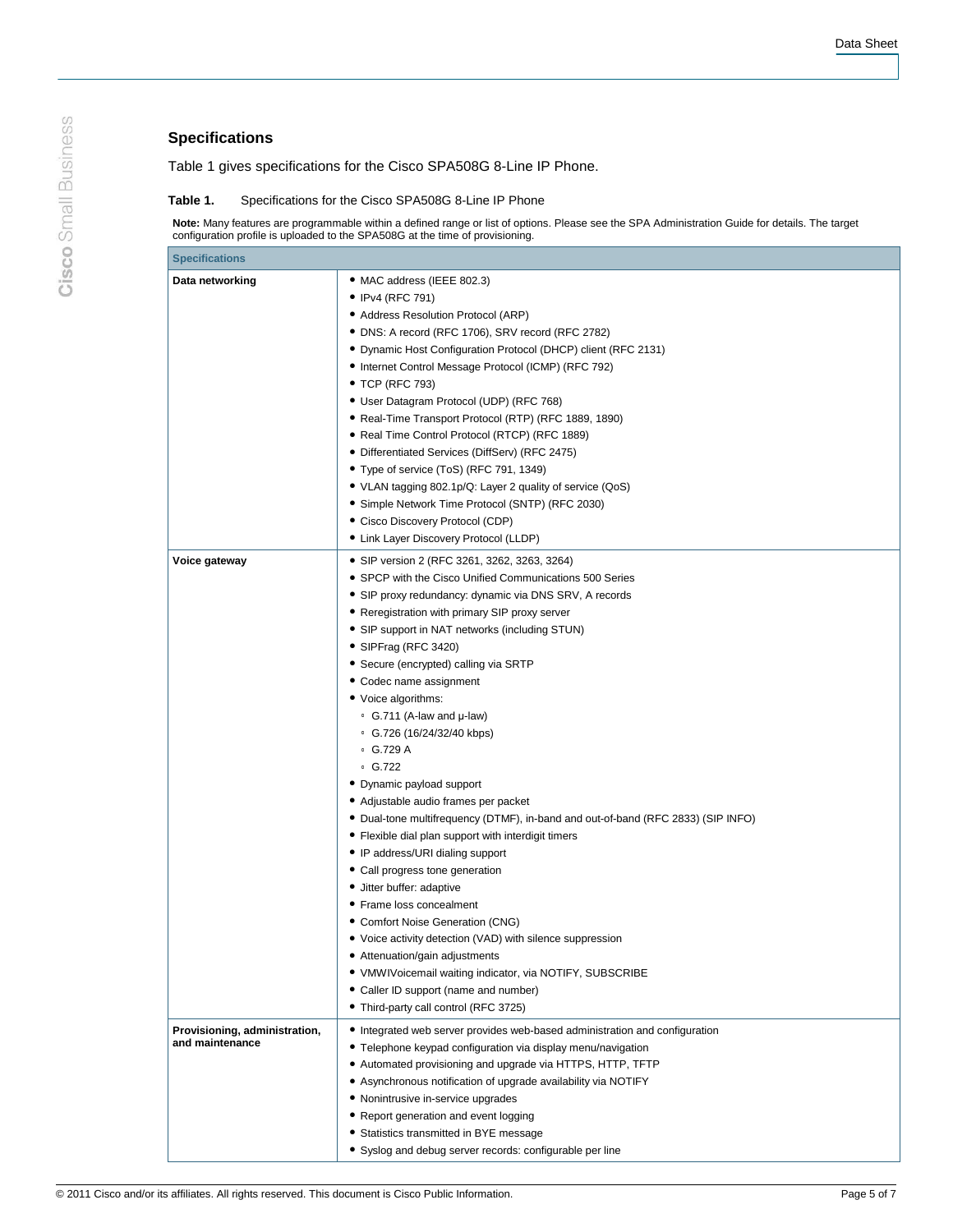| <b>Specifications</b>        |                                                                 |  |
|------------------------------|-----------------------------------------------------------------|--|
| Power supply                 | • Power supply is optional and is purchased separately          |  |
|                              | Models: Cisco PA100-NA, PA100-EU, PA100-UK, PA100-AU<br>$\circ$ |  |
|                              | • DC output voltage: +5 VDC at 2.0A maximum                     |  |
|                              | • Switching power adapter: 100-240V 50-60 Hz AC input           |  |
| <b>Physical interfaces</b>   | • Two 10/100BASE-T RJ-45 Ethernet ports (IEEE 802.3)            |  |
|                              | • Handset: RJ-9 connector                                       |  |
|                              | • Built-in speakerphone and microphone                          |  |
|                              | • Headset 2.5mm jack                                            |  |
| <b>Indicator lights/LEDs</b> | • Speakerphone on/off button with LED                           |  |
|                              | • Headset on/off button with LED                                |  |
|                              | • Mute button with LED                                          |  |
|                              | • Message waiting LED                                           |  |
| Body dimensions (W x H x D)  | 8.42 x 8.35. x 1.73in. (214 x 212 x 44 mm)                      |  |
| Unit weight                  | $2.00$ lb ( $0.9$ kg)                                           |  |
| <b>Operating temperature</b> | $32^{\circ}$ ~ 104°F (0° ~ 40°C)                                |  |
| Storage temperature          | $-4^{\circ}$ ~ 158°F (-20° ~ 70°C)                              |  |
| <b>Operating humidity</b>    | 5% to 95% noncondensing                                         |  |
| <b>Storage humidity</b>      | 5% to 95% noncondensing                                         |  |

Table 2 compares the SPA508G with other Cisco SPA 500 Series IP Phones.

| Table 2. | Cisco SPA500 Series IP Phone Comparison |
|----------|-----------------------------------------|
|----------|-----------------------------------------|

| <b>Model</b>       | <b>Voice Lines</b> | <b>Ethernet Ports</b> | <b>High-Resolution Graphical Display</b> | <b>PoE Support</b> |
|--------------------|--------------------|-----------------------|------------------------------------------|--------------------|
| <b>SPA501G</b>     | 8                  |                       | <b>No</b>                                | Yes                |
| <b>SPA502G</b>     |                    |                       | Yes                                      | Yes                |
| SPA504G            | 4                  |                       | Yes                                      | Yes                |
| <b>SPA508G</b>     | 8                  |                       | Yes                                      | Yes                |
| <b>SPA509G</b>     | 12                 |                       | Yes                                      | Yes                |
| SPA525G / SPA525G2 | 5                  |                       | Color                                    | Yes                |

Tables 3 and 4 give part numbers for the Cisco SPA508G and optional support and accessories.

#### **Table 3.** Ordering Information

| <b>Part Number</b> | <b>Description</b>                          |  |
|--------------------|---------------------------------------------|--|
| <b>SPA508G</b>     | l Cisco SPA508G 8-Line IP Phone             |  |
| CON-SBS-SVC1       | 3-year Cisco Small Business Support Service |  |

### **Table 4.** Optional Accessories

| <b>Part Number</b> | <b>Description</b>                                                                                                         |
|--------------------|----------------------------------------------------------------------------------------------------------------------------|
| <b>MB100</b>       | Wall-mount brackets for SPA500, CP500, and SPA 900 Series                                                                  |
| <b>PA100-NA</b>    | Power supply for SPA500, CP500, and SPA 900 Series-5V/2A (North America style plug)                                        |
| <b>PA100-UK</b>    | Power supply for SPA500, CP500, and SPA 900 Series-5V/2A (UK style plug)                                                   |
| <b>PA100-EU</b>    | Power supply for SPA500, CP500, and SPA 900 Series-5V/2A (EU style plug)                                                   |
| <b>PA100-AU</b>    | Power supply for SPA500, CP500, and SPA 900 Series-5V/2A (AU style plug). Power supply for SPA500 and<br>SPA900-5V/2A (NA) |
| <b>WBP54G</b>      | 802.11b/g wireless bridge                                                                                                  |